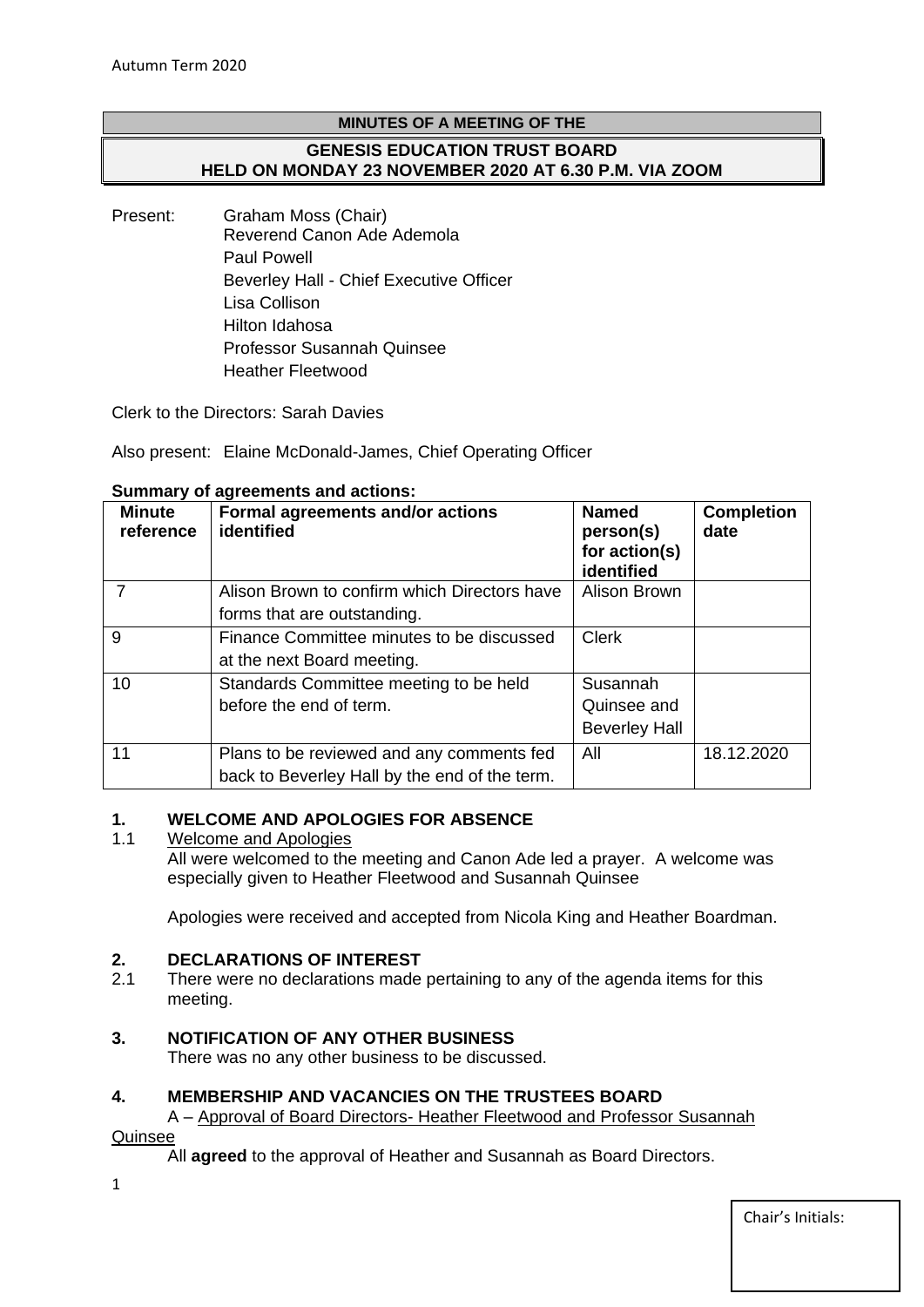B – Extension to Paul Powell's term of office

All **agreed** to extend Paul Powell's term of office by one school term.

#### C – Re appointment of Graham Moss and Canon Ade

All **agreed** to the re-appointment of Graham Moss and Canon Ade Ademola.

## **5. ELECTION OF KEY POSTS**

A – Election of Chair Academic year 2020-2021 Canon Ade Ademola nominated Graham Moss to be Chair for the Academic Year 2020-21, this was seconded by Lisa Collinson. All **agreed** that Graham Moss would be the Chair for the Academic Year 2020-21.

#### B - Election of Vice-Chair Academic year 2020-2021

Beverley Hall nominated Canon Ade Ademola to be Vice Chair for the Academic Year 2020-21; this was seconded by Paul Powell. All **agreed** that Canon Ade Ademola would be Vice Chair for the Academic Year 2020-21.

C – Election of Chair of Standards Committee Academic year 2020-2021 Beverley Hall nominated Susannah Quinsee as Chair of the Standards Committee; this was seconded by Canon Ade Ademola. This was **agreed** by all.

D – Election of Chair of Finance Committee Academic year 2020-2021 Beverley Hall nominated Canon Ade Ademola to be Chair of the Finance Committee; this was seconded by Paul Powell. All **agreed.**

#### **6. CHAIR'S ACTION**

The Chair confirmed that he had a telephone meeting regarding current national issues within the Trust. There was also a discussion regarding a confidential item.

## **7. ANNUAL FORMS BOOKLET TO BE COLLECTED FROM BOARD MEMBERS**

- A Skills Audit
- B Pecuniary Interest Declaration 2020-21
- C Code of Conduct Declaration 2020-21
- D Safeguarding Declaration 2020-21
- E Acceptable Use Policy 2020-21

#### **ACTION – Alison Brown to confirm which Directors have forms that are outstanding.**

## **8. MINUTES TO BE APPROVED**

A. Minutes of 6<sup>th</sup> July 2020 meeting to be approved

All **agreed** that the minutes were a true and accurate record of the meeting, subject to the following amendments:

- 7.5 time that Lisa Collinson left should read 7.43pm and not 8.43pm.
- 8.1 3 positions on the Accelerated Leadership Programme is noted in the minutes, however the document states 2. Bev Hall confirmed that there are now 4 positions; but the report was correct at the time of writing.

#### Matters Arising: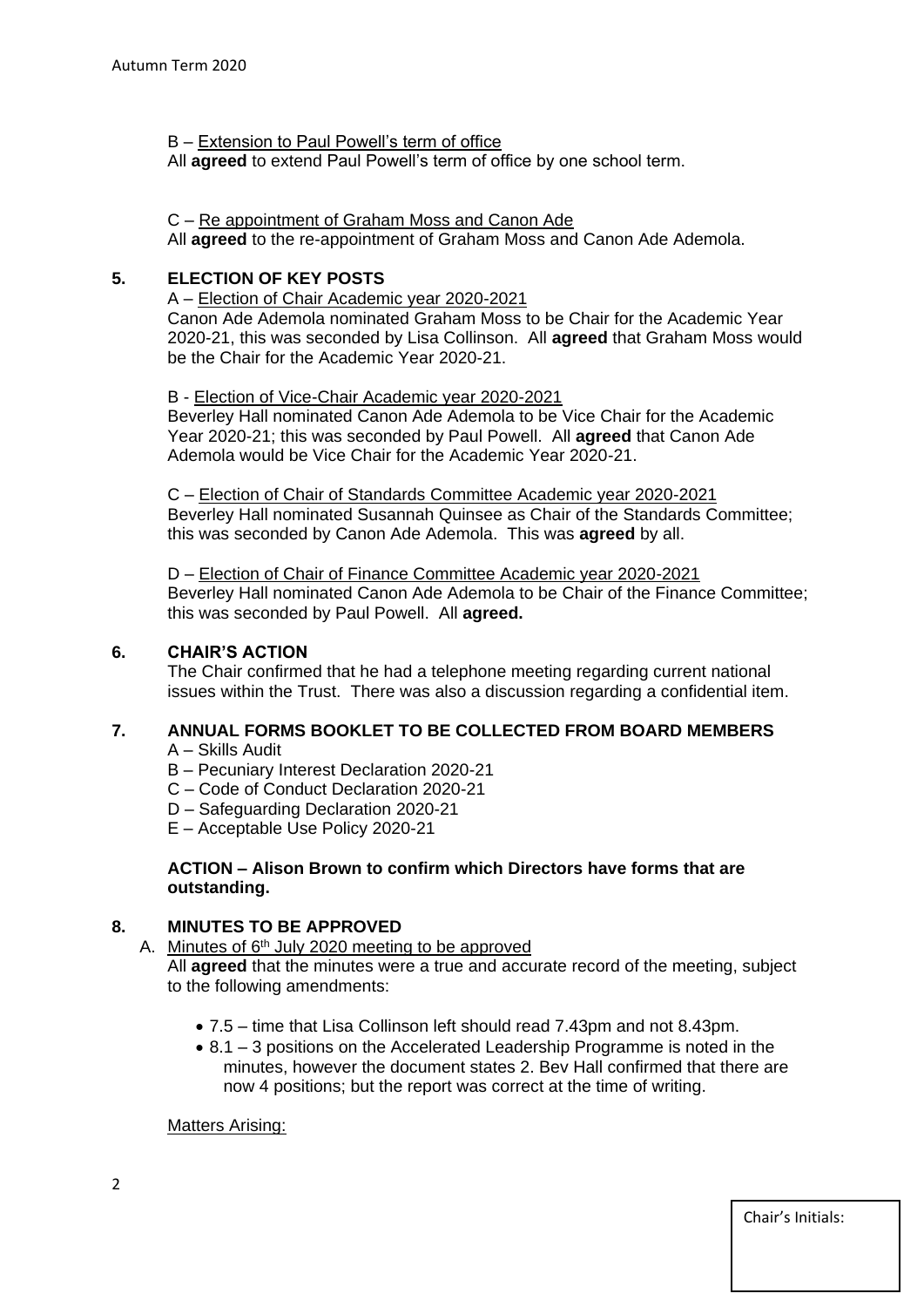3.1 Membership of the Board; this action has been completed with the new members voted on above. The Board will continue to be developed as vacancies arise.

7.3 Support for Families in need; it was confirmed that the Heads of Schools have identified families in need and support has been provided in a number of ways.

**Director Question** – has there been any contact from LBWF regarding Government support?

**Answer** – no, not as yet. It can take a while for these to filter down.

It was confirmed that the school have provided food for any students who are selfisolating via Morrisons which is a scheme for those who are eligible for free school meals.

10.2 Capital funding – this is on the agenda for discussion.

11.1 Date and time of next meeting – this action was completed.

#### **9. FINANCE**

#### **A – Chair of Finance Report**

It was noted that the Finance Committee minutes were not circulated until 1pm today; therefore the minutes will need to be discussed at the next meeting. **ACTION – Finance Committee minutes to be discussed at the next Board meeting.**

#### **B – Buzzacott Audit Report**

The final version of the audit report was circulated today for information. Canon Ade Ademola commented that they were pleased with Buzzacott. Suggestions made in the report were due to changes in recommendations and most of them are already in place.

Elaine McDonald–James stated that the report gave 3 recommendations overall which the Finance Committee agreed with. An update regarding the LGPS scheme was provided as the information was received from Waltham Forest on Thursday.

A discussion was held regarding the size of reserves; the ESFA state that the reserves should cover 1 month's salary; however there is a danger that the Trust could have too large a reserve. It was agreed at the Finance Committee that the Trust would continue to have reserves in the range of £300k to £400k.

#### **C – Monthly Management Accounts**

These were reviewed at Finance Committee

 **Director Question** – Has there been an impact on income from the reduction in pupils attending the breakfast and after school clubs;

**Answer** –the risk assessment shows how the Trust have mitigated the risks from the loss of income. No curriculum areas are affected in the Trust.

## **D – GET Consolidated Accounts**

These were reviewed at Finance Committee

**E – Annual Health and Safety Reports**

These were reviewed at Finance Committee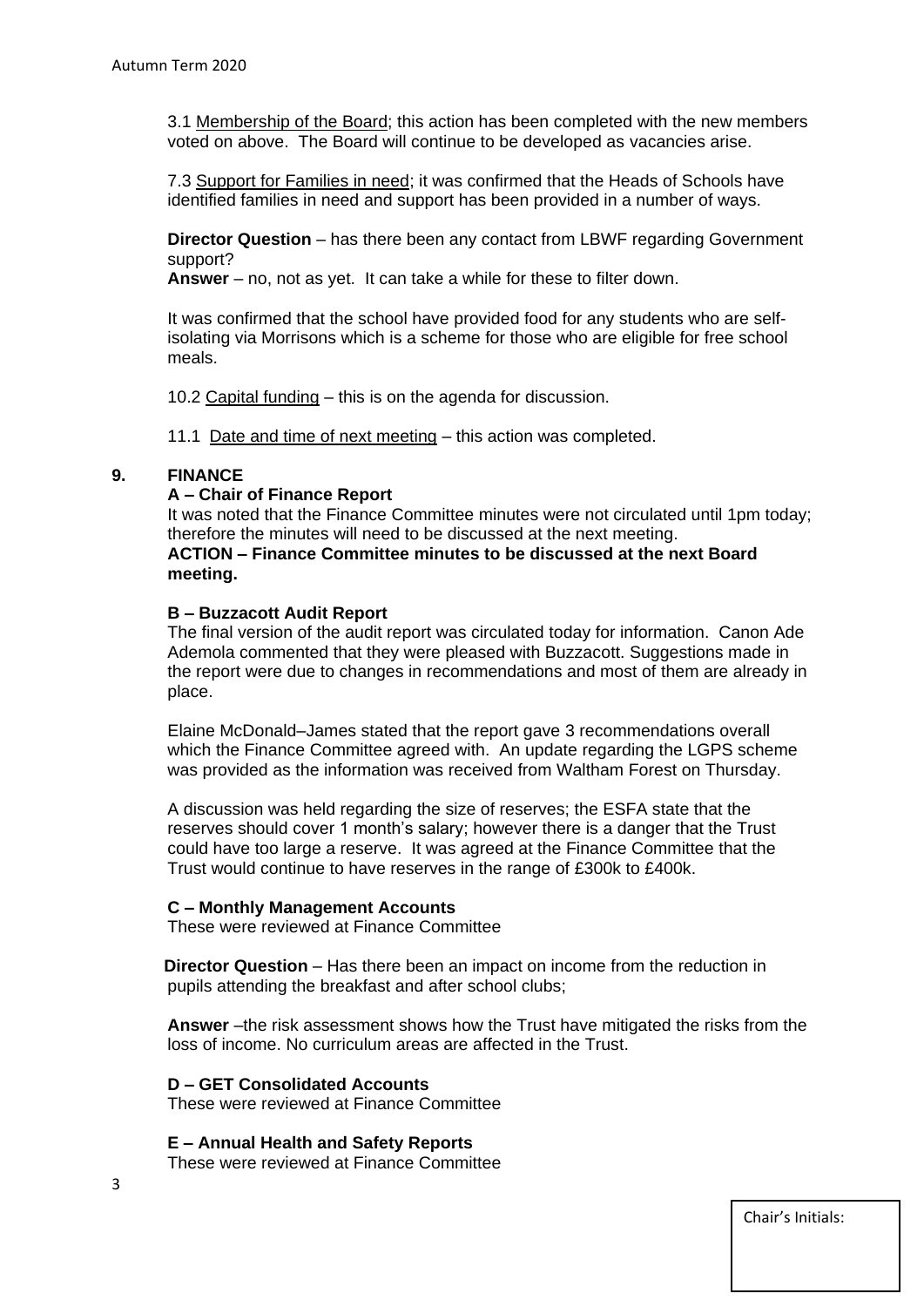**F – Staffing Report** (Elaine McDonald-James left at 18.47) Discussed as a confidential item.

Elaine McDonald-James rejoined at 18.56 Canon Ade Ademola left at 18.56

#### **G – Financial Risk Assessment COVID-19**

This was reviewed at Finance Committee.

## **H – St Margaret's Intra Company Transfer**

The Chair stated that there had been email communication between the Trust and the Diocese regarding 208 Markhouse Road.

Elaine McDonald-James confirmed that the last conversation she had with Bryan Lester had changed from what had been said for the last 2 years. It was previously said that the sale had raised £350k; the Trust were informed that money was used to purchase the community centre and £117k was given to St Margarets; therefore there was £92k allocated to St Saviours.

On the direction of the Finance Committee, Elaine McDonald-James wrote to the Bishop of Barking and the Diocese to ask for the matter to be resolved. Bryan Lester queried the money, the amounts and the process of payment. It was confirmed that a long email was sent by the Trust stating that they did not understand the current position; no response had been received to date.

It was noted that the Trust's previous auditors did speak to Bryan Lester regarding recording the money on the balance sheet and there is an email regarding this.

It was felt that the Trust now needed legal advice to assist with the next steps.

It was noted that Elaine McDonald-James had started the process of collating all the evidence surrounding this.

#### **ACTION: An update would be given at the next Board meeting.**

# **I – 208 Markhouse Road Diocese Debtors Update**

Discussed above.

## **J – Virements**

It was noted that there were none to date.

#### **K – Capital Works**

Elaine McDonald-James noted that the Trust were successful in their bid for St Margaret's to complete the roof works, worth £210k. The safeguarding and fencing works continues at St Margaret's and St Saviour's. St Margaret's is seeking planning permission to finish the fencing. The Trust are working on another 6 bids for the 3 schools; with projects including new drainage at St Mary's and roof work above the hall at St Saviour's and St Margaret's will focus on the fire doors.

It was confirmed that architects had attended all 3 schools to review the lighting and utility bills as part of the Carbon Reduction project.

**Action: Updates will be circulated to Board members.**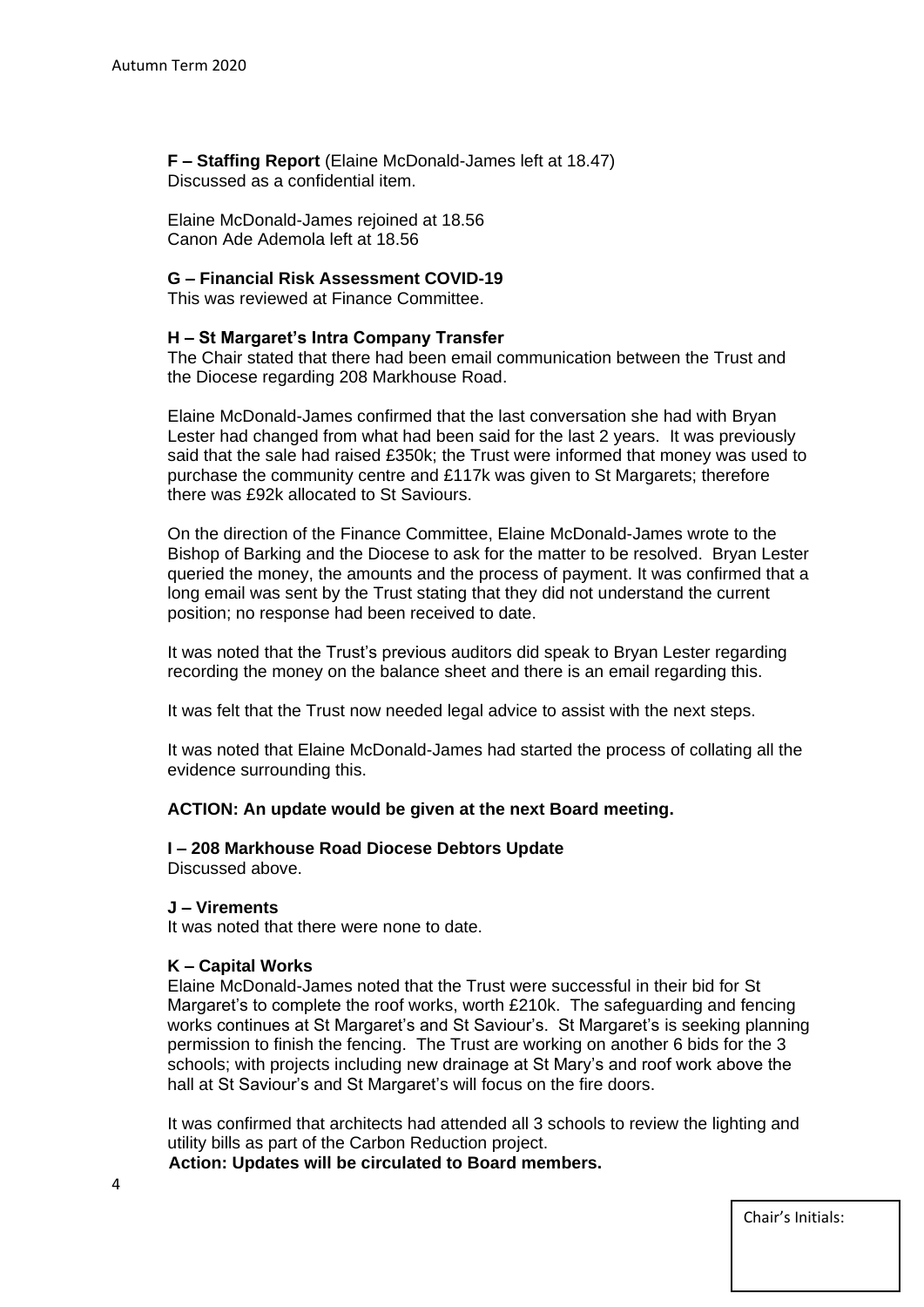## **10. STANDARDS**

A – Draft minutes of Standards meeting on 20th May 2020 This was discussed at the last meeting.

#### B – School Improvement Risk Analysis 2020-21

It was noted that this would be discussed in detail at the Standards Committee. **ACTION – Standards Committee meeting to be held before the end of term.**

## **11. REPORTS**

#### **A – Strategic Action Plan Review 2019-2020**

It was noted that this had been updated but not significantly due to COVID.

It was agreed that the Board would review and any information could be given to Beverley Hall via email.

#### **B – Strategic Action Plan 2020-2021**

As above, any comments to be fed back by the end of the term.

**ACTION: Plans to be reviewed and any comments fed back to Beverley Hall by the end of the term.**

## **12. POLICIES**

These were discussed at the Finance Committee and no comments were received.

It was noted that the Health and Safety policy had an issue with the numbering as item 1.3 was missing; Elaine McDonald-James to review.

**ACTION – Elaine McDonald-James to review numbering in Health and Safety Policy.**

- A Pay Policy
- B Conflict of Interest
- C Health and Safety Policy
- D Capital and Revenue Reserves Policy
- E Debt Recovery Policy
- F Charging and Remissions Policy
- G Investment Policy

**Director Question** – are all financial documents required on the website? **Answer**– appropriate documents are on the website and this is reviewed by the auditors.

All the above policies were **agreed.**

## **13. AOB**

13.1 Board members asked when would bookings start for trips? Beverley Hall stated that that it was difficult to assess when trips would re-start and we would have to wait for clarification from the LA and the DfE.

13.2 Teacher training – it was noted that the formal NQT programme had been taking place online. Online Team Teaching continues.

# **14. DATE OF NEXT MEETING**

5

Chair's Initials: